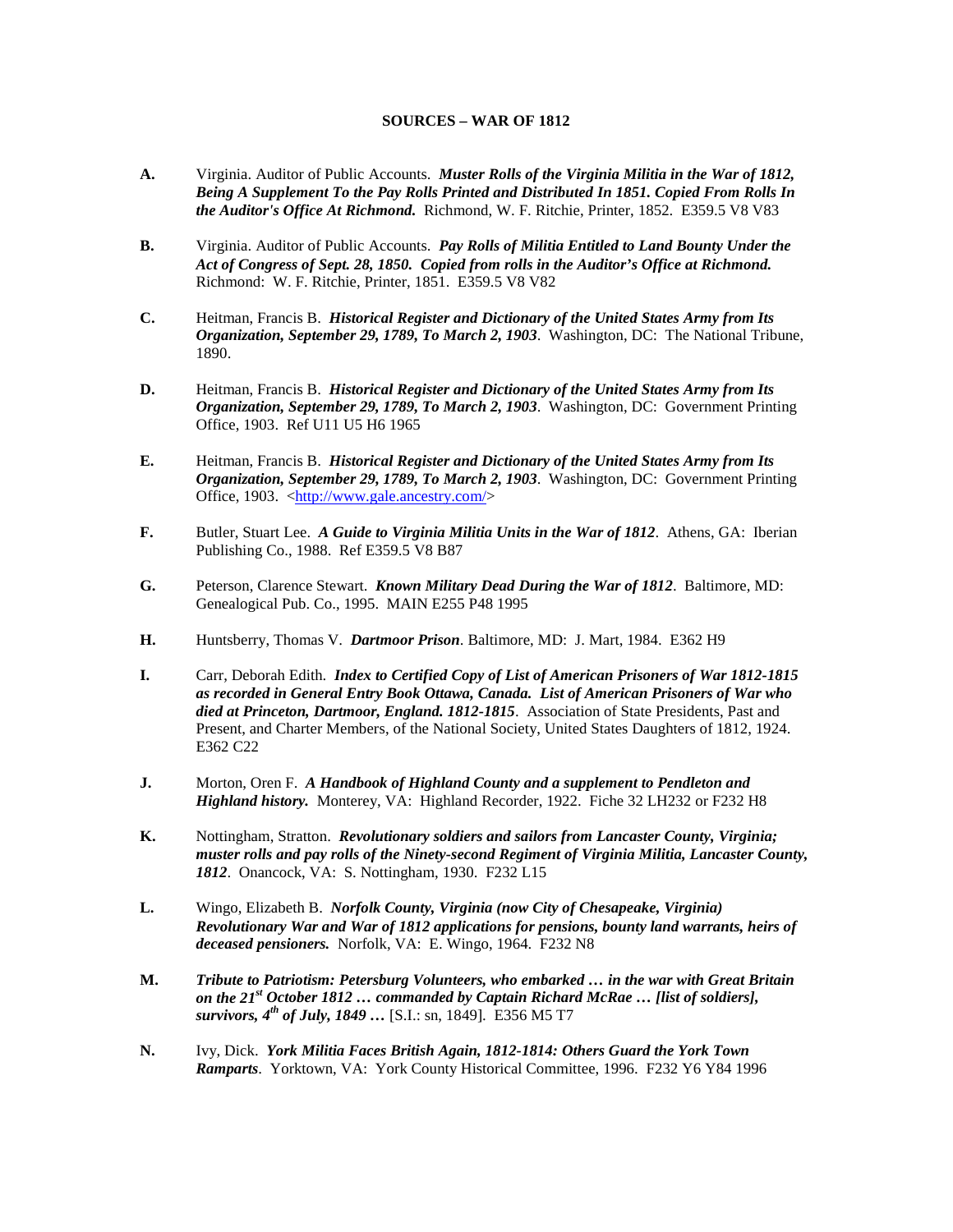- **O.** Ryan, James H. *Duty and Honor: Petersburg's contributions to the War of 1812***.** Petersburg, VA: Historic Petersburg Foundation, 2004. E359.5 V8 R93
- **P.** Galvin, Eleanor Stevens. *1812 Ancestor Index Volume 1, 1892-1970: National Society United States Daughters of 1812*. Norcross, GA: Harper Printing, 1970. E351.6 A5 G3
- **Q.** Trolinger, Patricia Scruggs. *1812 Ancestor Index Volume 2, 1970-1992, National Society United States Daughters of 1812*. Marceline, MO: Wadsworth Publishing Co., 1992. E351.6 A5 G3
- **R.** Bentley, Elizabeth Petty. *Virginia Military Records from the Virginia Magazine of History and Biography, the William and Mary College Quarterly, and Tyler's Quarterly*. Baltimore, MD: Genealogical Publishing Co., 1983. MAIN F225 V892 1983
- **S.** Musselman, Homer D. *Stafford County, Virginia: Veterans and Cemeteries*. Fredericksburg, VA: printed by Bookcrafters, 1994. MAIN F232 S86 M983 1994
- **T.** Moore, Robert H. *The Charlottesville, Lee Lynchburg and Johnson's Bedford Artillery*. Lynchburg, VA: H. E. Howard, Inc., 1990. MAIN E581.8 C47 M8 1990
- **U.** Lewis, Virgil Anson. *The Soldiery of West Virginia in the French and Indian War; Lord Dunmore's War; the Revolution; the Later Indian Wars; the Whiskey Insurrection; the Second War with England; the War with Mexico, and Addenda Relating to West Virginians in the Civil War*. Baltimore: Genealogical Publishing Co., 1967. West Reference F241 L685
- **V.** Wallace, Lee A. *The Petersburg Volunteers, 1812–1813*. Arlington, VA: J.C. Weaver, 1998. E359.5 V8 W35 1998
- **W.** Wallace, Lee A. *The Petersburg Volunteers, 1812–1813*. Arlington, VA: J.C. Weaver, 1998. <http://newrivernotes.com/va/pete1812.htm>
- **X.** Town of Cheektowaga, Erie County, New York. *War of 1812 Cemetery*. <http://members.tripod.com/~wnyroots/index-1812.html>
- **Y.** Lytle, Richard M. *The Soldiers of America's First Army, 1791*. Lanham, MD: Scarecrow Press, 2004. E83.79 L98 2004
- **Z.** Butler, Stuart L. *Real Patriots and Heroic Soldiers: General Joel Leftwich and the Virginia Brigade in the War of 1812*. Westminster, MD: Heritage Books, 2008. MAIN E359.5 V8 B873 2008
- **a.** Personal Input/Feedback from Family Member or Other Concerned Party
- **b.** Steinke, Mark E. *The Early Wysor Family: With Variant Spellings Weiser and Wiser and Associated Families of Trinkle, Anderson, Cecil, Shufflebarger, and Peck*. Cincinnati, OH: Steinke, 1998. CS71 W428 1998
- **c.** Lyman, Myron E. *War of 1812 Veteran Burials At St. John's Episcopal Church Graveyard, Richmond, VA*. Virginia: The Society of the War of 1812 in the Commonwealth of Virginia, 2009. MAIN E354 L97 2009
- **d.** Lyman, Myron E. *Location of War of 1812 Veteran Graves in Virginia Arranged Alphabetically by Veteran and by City or County Location*. Virginia: The Society of the War of 1812 in the Commonwealth of Virginia, 2009. E359.5 V8 L9622 2009